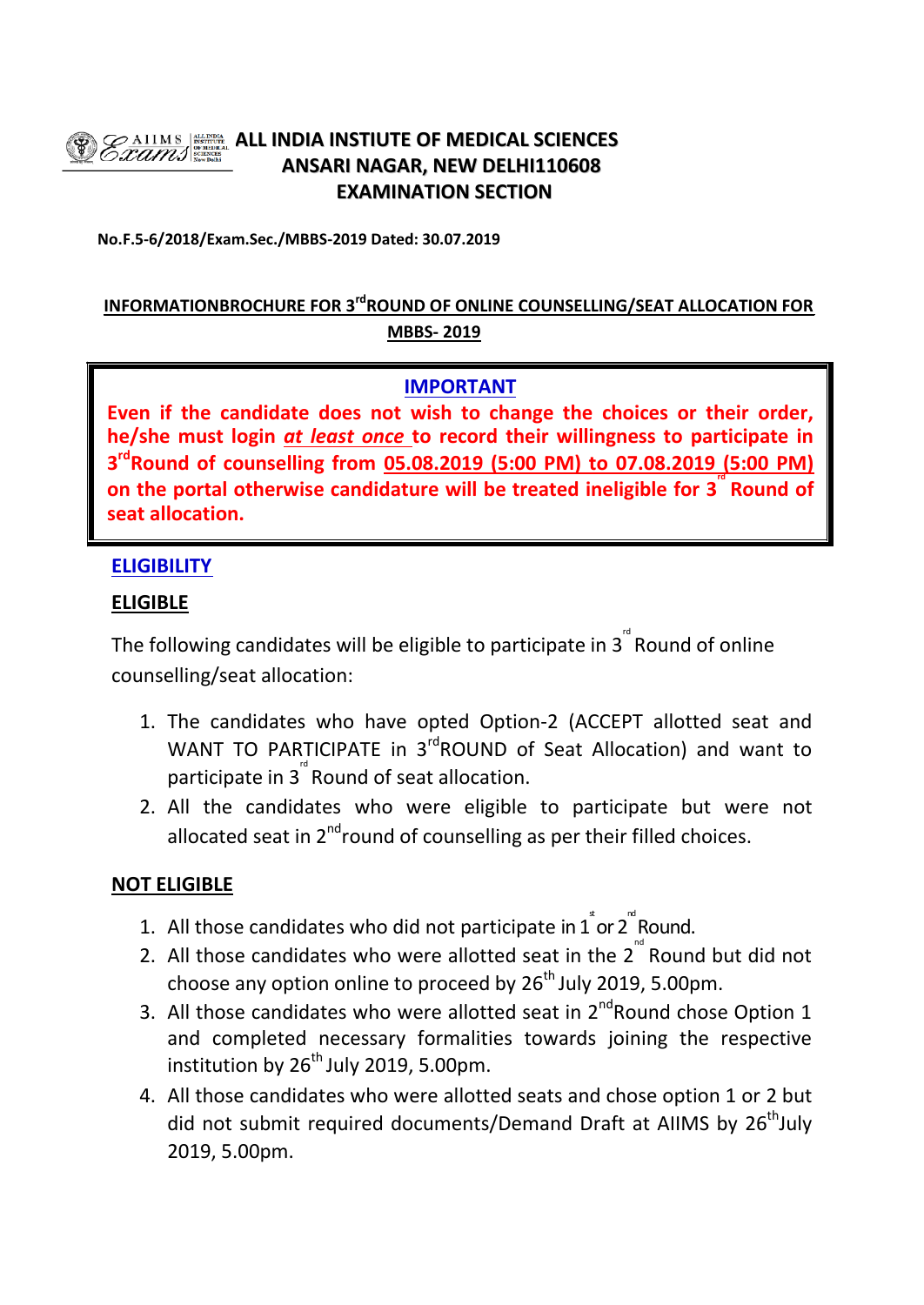#### **PROCEDURE:**

- 1. The eligible candidates for the  $3^{10}$  Round will have to login for MBBS-2019 Online Counselling/Seat Allocation portal. The link for the portal will be activated for eligible candidates in the MyPage accessible by logging in using the credential that they have used for filling application form and other processes related to AIIMS MBBS-2019 entrance examination.
- **2.** The MBBS-2019 online counselling/seat allocation portal will show the seat filled by the candidates in the 2<sup>"</sup>Round of counselling. The candidates canedit (add, delete, reorder) choices (AIIMS). Even if the candidate does not wish to change the choices or their order, the candidate must login at-least once to record their willingness to participate in  $3<sup>rd</sup>$  Round by the dates specified in the Important Dates Link.**It may be noted that it is mandatory**  for candidates to login at least once to record their participation in the 3<sup>"</sup> **Round of counselling even if they do not wish to change their sequence of choice exercisedearlier.**
- 3. For the candidates who had chosen Option 2 (ACCEPT allotted seat and WANT TO PARTICIPATE in  $3^{rd}$  Round of Seat Allocation) in the  $2^{nd}$ Round of Online Counseling/Seat Allocation, the already allotted choice (AIIMS) cannot be deleted from the choices. They can add, delete, reorder other choices. Any choice lower than the already allotted seatwillNOTbeconsideredfor3<sup>rd</sup>RoundofCounselling/Seat/Allocation.
- 4. The seat allocation will be done in order of the merit and according to choices made by the candidate. The order of seat allocation will be UR/SC/ST/OBC as per past practice. When a reserved candidate who is in the combined merit list is being allocated a seat, a higher preference seat, if available in the concerned reserved category, will automatically be allocated. If a subject being allocated as per choice by such a candidate is simultaneously available both in the unreserved and reserved category at the time of allocation of his/her rank, then the unreserved seat will be allocated. The allocation of seats in the reserved category will be done only after the allocation of seats in the unreserved category.